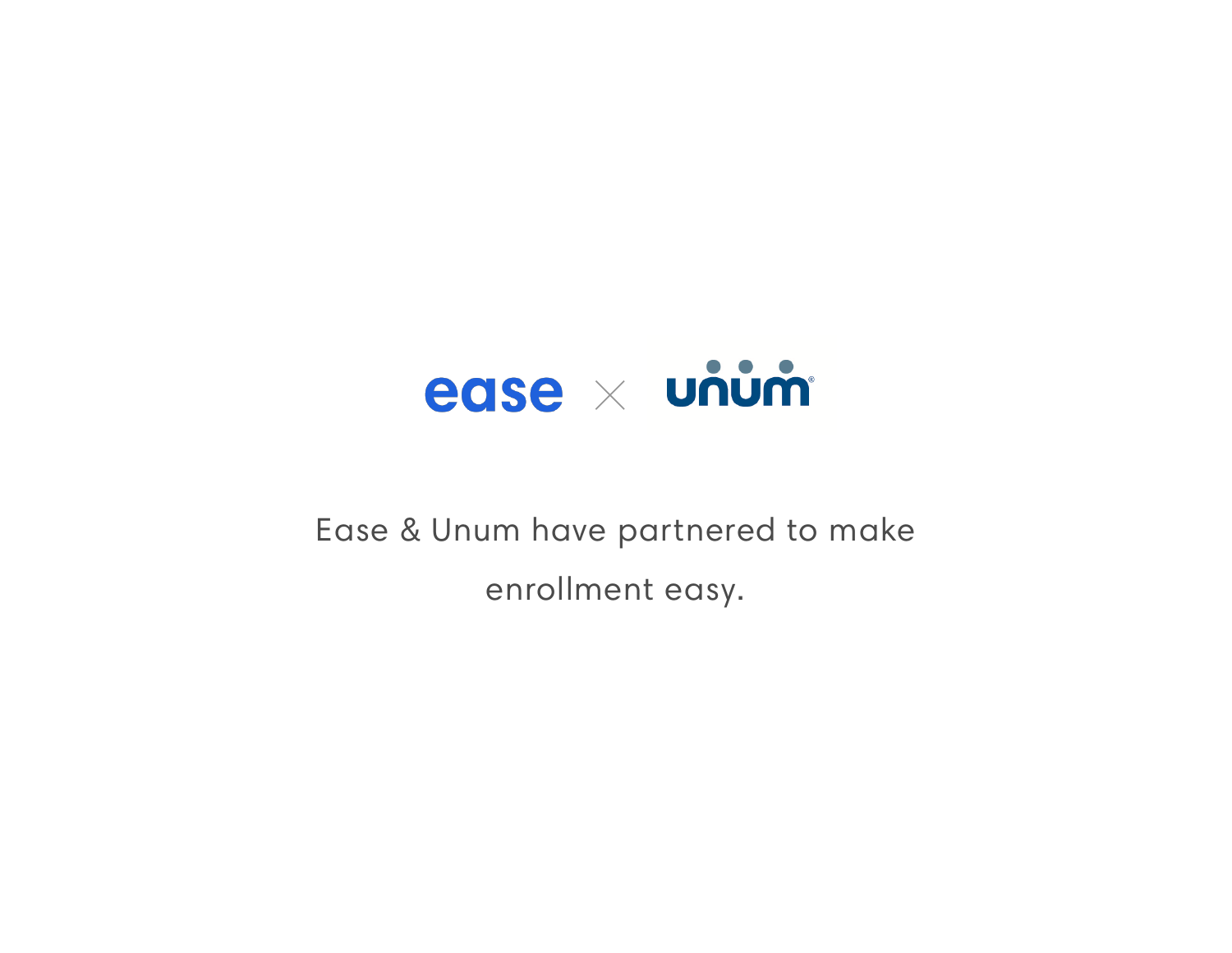## An online connection to powerful benefits solutions.



## Simple Setup

Case build is quick and easy. Once brokers receive a case ID from their Unum representative, they can add the Unum plans they wish to ofer in about 10 seconds. Brokers can then use the connection to access rates, benefits, plan summaries, eligibility and coverage, and other plan details in their Ease account.



To help employees understand the value of the benefits being offered, Unum has created professional videos for each line of coverage in both English and Spanish. Brokers can simply copy and paste the video link to the instructions to help employees understand their benefits. This increases both participation and satisfaction during the enrollment experience.



### Engage employees with videos

# Direct Submission

After employees enroll in Unum plans in Ease, brokers can send and submit required enrollment data directly to Unum. This means faster approvals for employers and employees. Enrollment and demographic changes made in Ease will be synced to Unum, and enrollment changes made with Unum will be synced to Ease. New hires, qualifying life events, and terminations are all supported.

#### How to activate

Enable

the Ease and Unum connection in the Marketplace.